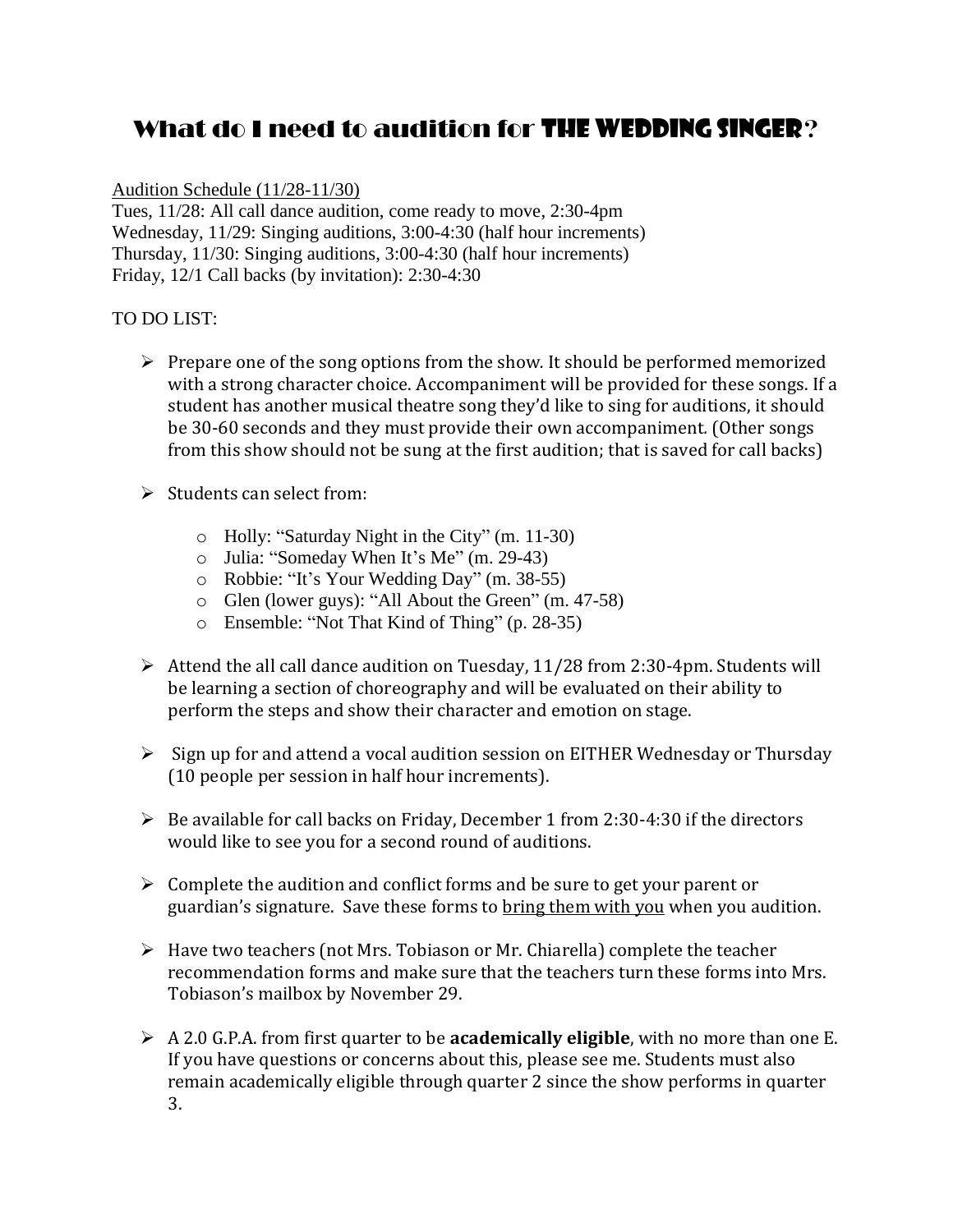- $\triangleright$  The cast list will be shared electronically with all students who auditioned by end of the day on Saturday, December 2nd. Students are asked to not share the cast list on social media until after the first rehearsal.
- $\triangleright$  Casting choices are made by the full production team according to the requirements of the show, our vision for this production, and the strengths and performance skills of all students who audition.
- $\triangleright$  Double casting: We will be double casting a select few roles (2 performances per actor). We do not know which roles we will double cast until after auditions. We would like to use doubled actors in the ensemble when they are not performing their primary role.
- $\triangleright$  Understudies: For any leading or supporting roles that are not doubled, we will have understudies who will learn the music and blocking/choreography of particular characters. Understudies will also be in the acting ensemble and will gain valuable experience. Understudies are expected to attend at least half of the rehearsals for the role they are understudying. Line memorization is not required unless the primary actor becomes ill or drops the show.
- $\triangleright$  If cast, you will need to be available for rehearsals Monday-Friday from 2:30-5:00 and on some Saturdays, however not every student will rehearse every day. Our technical rehearsals (the two weeks before the show) will go until late into the evening and be held during the day on Saturdays. There will be no rehearsal Dec. 23-January 1. **The show performs March 1-3 (snow dates March 4-5).**
- $\triangleright$  ANYONE can be involved with this show, regardless of age or experience. We would like to get new people involved with the Theatre Department and have a large and diverse cast.
- $\triangleright$  For detailed information on the show, characters and their ranges, and an accompaniment track, please visit **hammondhightheatre.org.** If you or your parents have any more questions, feel free to contact Mrs. Tobiason at **LTobiason@hcpss.org or 410-313-7615**.
- $\triangleright$  Production Team:
	- o Director: Lauren Tobiason
	- o Vocal Director: Carolyn Bressler
	- o Conductor: TJ Lukacsina
	- o Technical Director: Donald Chiarella
	- o Assistant Director: Pat Burns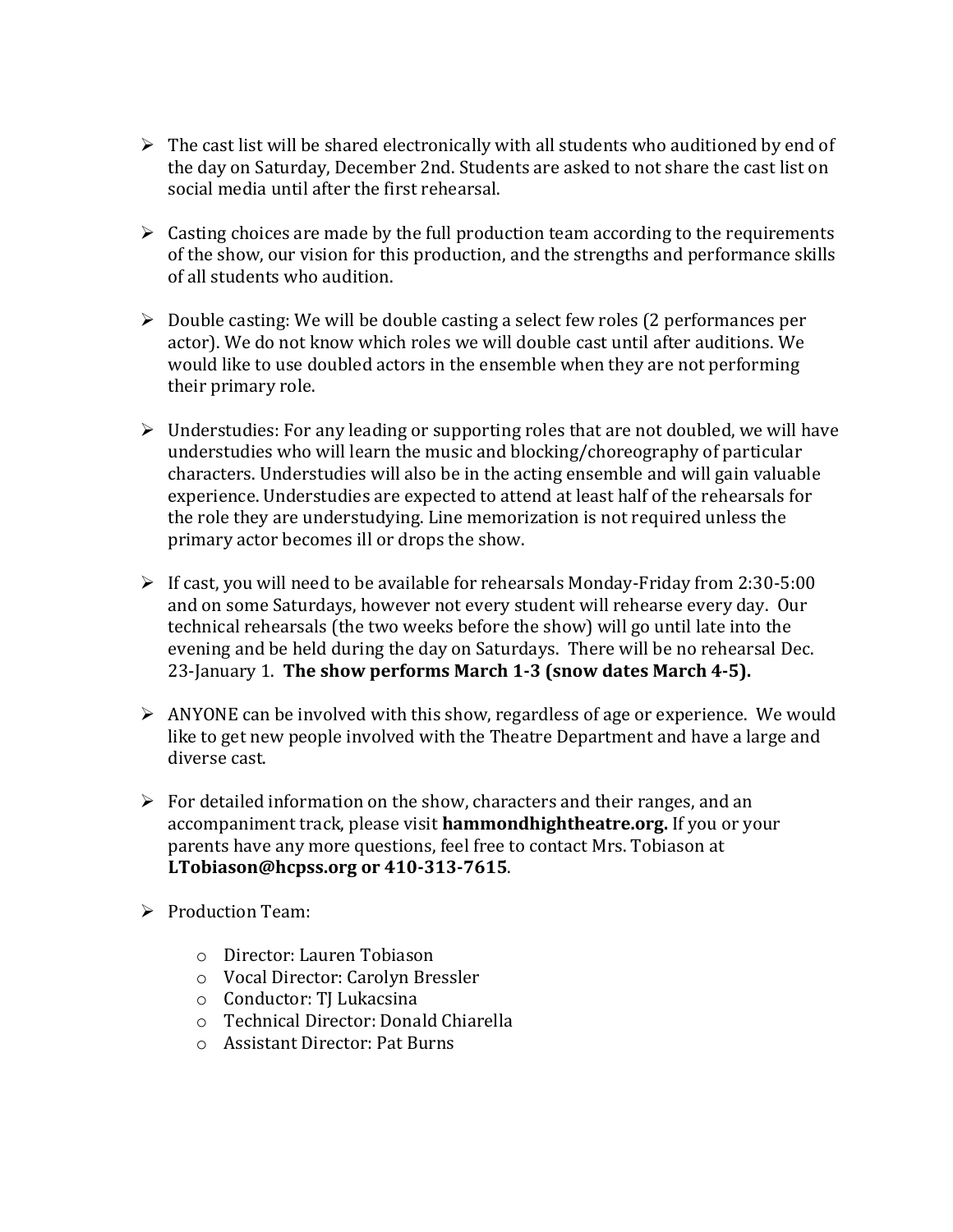|                                                                                                                                   | The Wedding Singer<br>Teacher Recommendation #1<br>Teachers--Please place this form in Mrs. Tobiason's mailbox by November 29.<br>Thank you for your help with the audition process!                                           |
|-----------------------------------------------------------------------------------------------------------------------------------|--------------------------------------------------------------------------------------------------------------------------------------------------------------------------------------------------------------------------------|
|                                                                                                                                   |                                                                                                                                                                                                                                |
|                                                                                                                                   | Teacher Name: 1988 and 1989 and 1989 and 1989 and 1989 and 1989 and 1989 and 1989 and 1989 and 1989 and 1989 and 1989 and 1989 and 1989 and 1989 and 1989 and 1989 and 1989 and 1989 and 1989 and 1989 and 1989 and 1989 and 1 |
|                                                                                                                                   |                                                                                                                                                                                                                                |
| POINTS 1 (lowest) $-5$ (highest)                                                                                                  |                                                                                                                                                                                                                                |
| Punctuality ________                                                                                                              |                                                                                                                                                                                                                                |
| Attendance                                                                                                                        |                                                                                                                                                                                                                                |
| Attitude<br><u> 1980 - Jan Barbara Barat III, marka barat a shekara 1980 - 1981 - 1981 - 1981 - 1981 - 1981 - 1981 - 1981 - 1</u> |                                                                                                                                                                                                                                |
|                                                                                                                                   |                                                                                                                                                                                                                                |
| Cooperation                                                                                                                       |                                                                                                                                                                                                                                |
| Honesty<br><u> 1999 - Jan Jawa</u>                                                                                                |                                                                                                                                                                                                                                |
| Responsibility_______                                                                                                             |                                                                                                                                                                                                                                |
| Commitment                                                                                                                        |                                                                                                                                                                                                                                |
| Respect<br><b>Contract Contract</b>                                                                                               |                                                                                                                                                                                                                                |
| Total points out of 50                                                                                                            |                                                                                                                                                                                                                                |

Other comments that you feel would be helpful in the selection process.

\_\_\_\_\_\_\_\_\_\_\_\_\_\_\_\_\_\_\_\_\_\_\_\_\_\_\_\_\_\_\_\_\_\_\_\_\_\_\_\_\_\_\_\_\_\_\_\_\_\_\_\_\_\_\_\_\_\_\_\_\_\_\_\_\_\_\_\_\_\_\_\_

\_\_\_\_\_\_\_\_\_\_\_\_\_\_\_\_\_\_\_\_\_\_\_\_\_\_\_\_\_\_\_\_\_\_\_\_\_\_\_\_\_\_\_\_\_\_\_\_\_\_\_\_\_\_\_\_\_\_\_\_\_\_\_\_\_\_\_\_\_\_\_\_